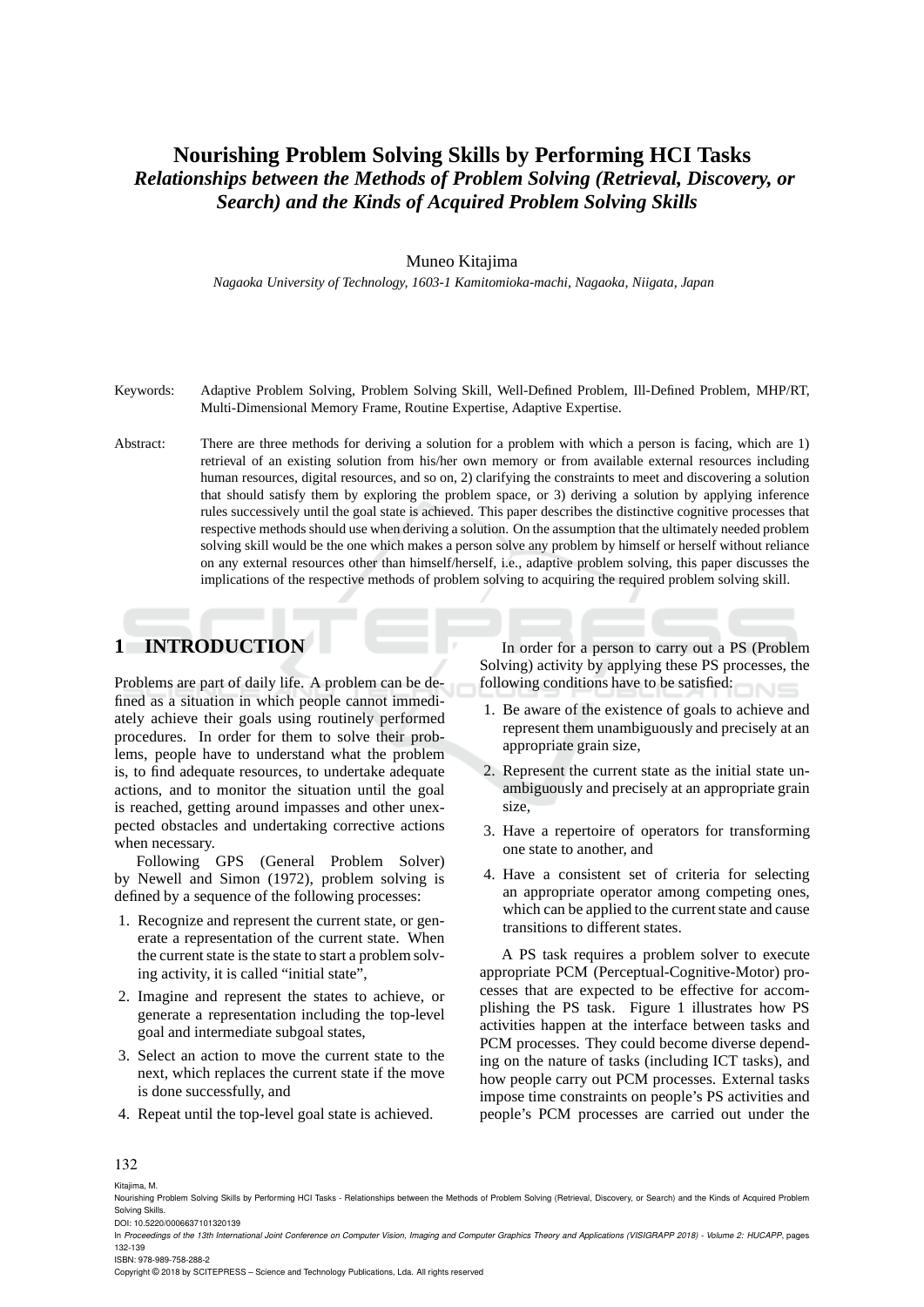

Figure 1: Adaptive problem solving activities.

limitations (or possible ranges) of PCM capabilities. Therefore, PS activities are necessarily adaptive to the tasks people have to deal with. Adaptation is carried out within the range of PCM capabilities. As pointed out by Greiff et al. (2017), APS (Adaptive Problem Solving) skill is one of critical competencies people must have in order to achieve well-being in the current networked, diverse, and heterogeneous society.

The interactions between the tasks that people have encountered and the PCM processes that people have actually carried out to accomplish the tasks have significant influence on people's development of PS performances (Kitajima, 2016). Therefore, people's experiences do significantly affect the actual action sequences for solving problems that are observed when some tasks are given to them.

In our external environments of the 21st century, there are an abundant number of artificial objects. Any objects people interact with should have effect on the memory that is directly associated with the objects, and some portions of memory that are indirectly related with the objects. As people live in diverse cultures and societies, a same object should be used differently in terms of use of memory at the time of using an object, and formation of memory after having used an object. PS activities should occur in the process of object use. After successful PS activities that deal with any single object, it is differently associated with each person's memory, and socio-cultural ecology should be a primary factor.

Interactions with novel artificial objects for accomplishing some goal inevitably involve APS activities because the number of artifacts that surround a person becomes larger and they should influence his/her primary task in unpredictable ways to force him/her to manage the situation by carrying out problem solving adaptively. The increase of the number of surrounding artifacts results in the increase of the number of dimensions to deal with for a person to live satisfactorily in the 21st century.

The purpose of this paper is to give a characterization of PS activities in general and APS in particular from the viewpoint of well-definedness of problem, to provide a detailed analysis of respective PS activities by using a cognitive architecture, MHP/RT (Model Human Processor with Realtime Constraints), and discusses the nature of PS and APS skills, required and potentially acquired, as a function of the degree of well-definedness of the problems, and to suggest the kinds of HCI tasks that could be accomplished by performing the cycles shown in Figure 1 to nourish APS skills, one of critical skills required in the 21st century.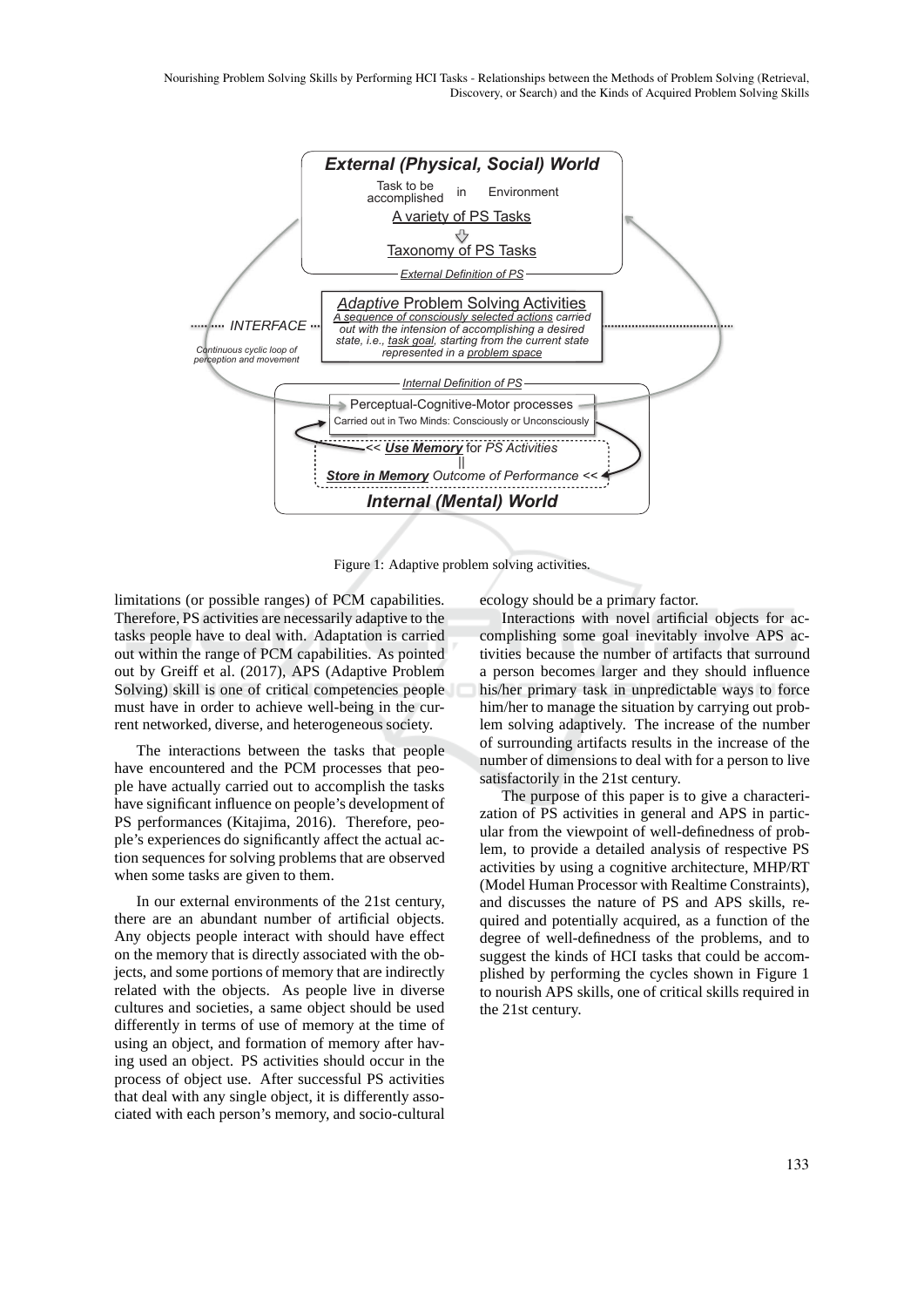# **2 PROBLEM SOLVING ACTIVITIES**

## **2.1 Problem-Solving in Well-Defined Problem Spaces**

A problem space is defined by an initial state, a goal state, a set of intermediate states, and operators to move from one state to another if a set of conditions to move is satisfied. *A problem space is well-defined* if the initial state, the goal state, and the intermediate states are represented unambiguously and precisely, and the conditions for move are defined appropriately. A person who solves a problem in a welldefined problem space (or if he/she is able to represent the problem as an instance of a well-defined problem space) would show a deterministic PS behavior for a given goal, i.e., he/she solves a problem to achieve the given goal starting from a specific initial state by successively applying a fixed sequence of operators, which may be most efficient in terms of, e.g., time, energy consumption, etc.

#### **2.1.1 GOMS Models**

Card et al. (1983) suggests that the knowledge that a person acquires for carrying out routine goal-oriented tasks defined by well-defined problem spaces consists of Goal, Operators, Methods, and Selection rules (GOMS). Goal is represented as a rigid hierarchical goal structure, in which a goal is satisfied if and only if all of its subordinate sub-goals are satisfied. Method is defined by a specific fixed-ordered sequence of operators to accomplish a specific goal. Hierarchically, operators reside at the bottom layer of the goal structure, and methods are just above the operator-layer, each of which is considered as a label to identify a distinct sequence of operators, and associated with a goal at that level of hierarchy, in such a way as "goal G is accomplished by applying method M." Selection rule specifies a consistent rule to select a method among competing methods applicable for the current state. An operator's performance such as execution time is required to be independent of states in order for an operator to be qualified as operator of GOMS. With these features, GOMS models are able to predict performance times of skilled users in carrying out routine goal-oriented tasks (Gray et al., 1993; Haunold and Kuhn, 1994).

#### **2.1.2 Production System**

If a person has a well-defined problem space for a given goal, his/her operator sequence is predictable.

Models developed under ACT-R cognitive architecture (Anderson, 2007; Anderson and Lebiere, 1998), Production Systems, can simulate cognitive processes involved in accomplishing goals by focussing on single goals successively and searching for productionrules defined by a set of pairs of conditions and actions (equivalent to operators in this context). They are stored in procedural memory and those that match the conditions concerning the currently focussed goal and the existence of required knowledge stored in declarative memory are possible to fire in the next cycle. A person who becomes an expert level of a domain can be viewed as one who has constructed an efficient set of production rules, called "routine expertise" (Holyoak, 1991). GOMS model lies at one extreme of a well-defined problem space, where the strong condition for operator qualification is applied, i.e., an operator has to be independent of context, or an operator's performance has to be indifferent to which state it is applied, and due to this feature, it can predict performance times of a specific kind of problem solver. For those who can use a well-defined problem space when he/she needs to accomplish a goal, it reduces just to cognitive activities to traverse the problem space. It is very different cognitive activities than those that require adaptive skills. It may require, however, times for representing current states, searching for the next operators that match the conditions to move with the current state, selecting the most appropriate one among a set of competing operators, and actually carrying out the selected operator.

# **2.2 Problem-Solving in Ill-Defined Problem Spaces**

A well-defined problem space can degrade to illdefined problem spaces easily due to several reasons. One may have the abilities to transform an initially ill-defined problem space to a less ill-defined one. Once an ill-defined problem space is transformed to a well-defined one, one may traverse the welldefined problem space by successively firing production rules as modeled by the ACT-R cognitive architecture. Holyoak (1991) names this class of expertise as "adaptive expertise", who is good at generate appropriate decoupling of the condition-action pairs of the production rules flexibly in the given situation to produce appropriate actions. Procedural knowledge represented as production rules are for traversing in a well-defined problem space. Given a toplevel goal, one is required to find in his/her knowledge a well-defined problem space or somehow generate one. Once it is defined, PS activities can be considered as the activities for traversing in the problem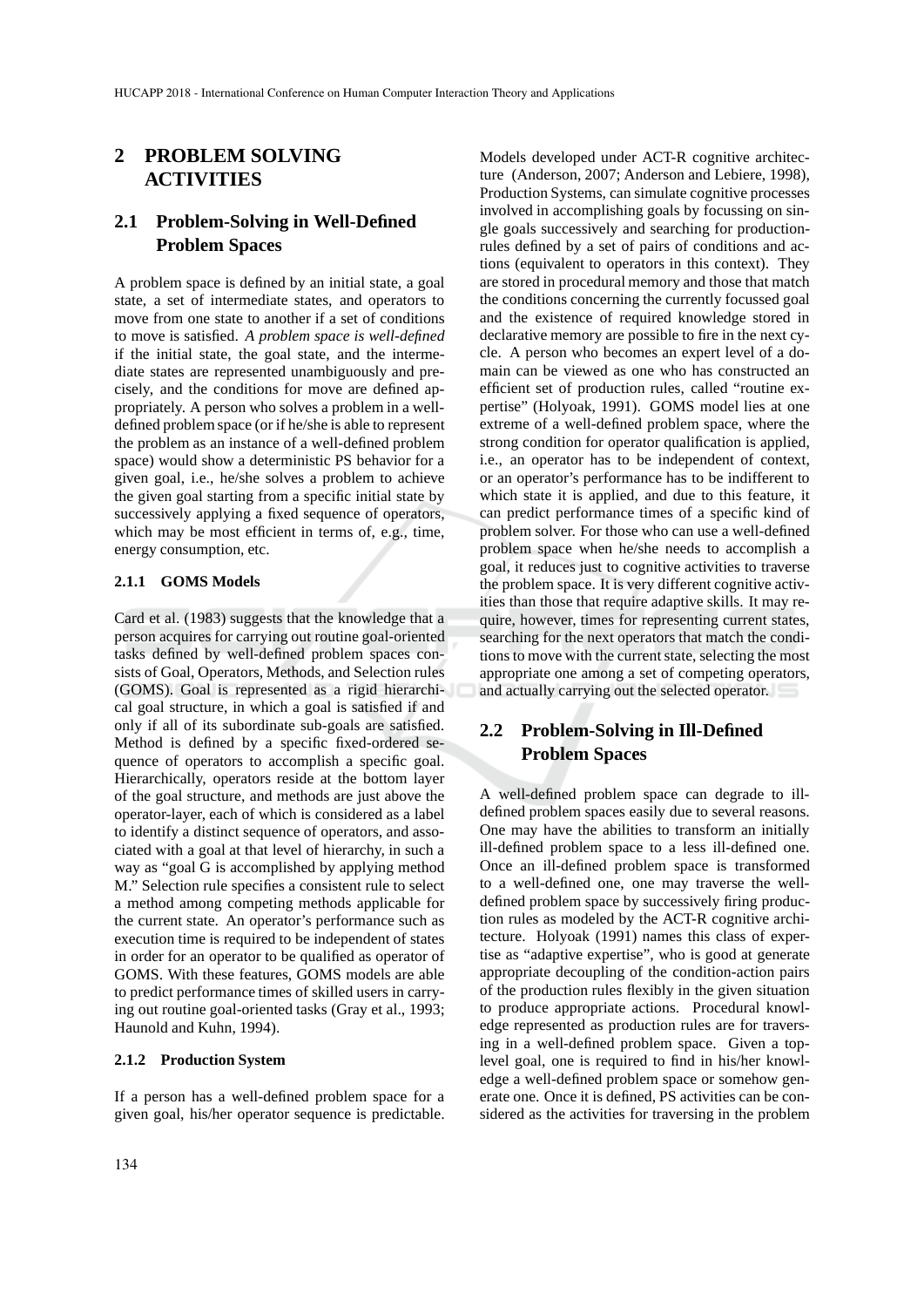space. PS skills should involve the skills necessary for transforming an ill-defined one to well-defined, or less ill-defined ones, which is APS skill.

# **2.3 Turning Well-Defined Problem into Ill-Defined Ones**

The following subsections describe how well-defined problem may turn into ill-defined ones, and point out necessary cognitive skills for changing ill-defined one to well-defined one.

**Imagining Goals is not Trivial:** One may have difficulty in imagining a set of goals to achieve the toplevel goal. For example, a foreign traveler stands in front of a ticketing machine with unfamiliar and strange interface to him/her by which he/she believes he/she is supposed to buy a train ticket. He/she is unable to generate intermediate goals to achieve the top-level goal, i.e., "he/she has a necessary ticket in his/her hand." This is the issue of mental models:

- the variety of mental models one has in the domain in question (mental model),
- the ability to switch from one mental model to another if the current one is estimated as ineffective (switching skill), and
- the ability to create effective mental models from experience (model creation through experience).

**Recognizing and Representing State is not Trivial:** In traversing a well-defined problem space, it is obvious where to attend to in the current state one has reached, and how to represent it because every state has already been represented unambiguously and precisely at the required level for selecting next operators. However, when goals are underspecified, one may find difficulty in controlling where to attend because a goal for the current state should provide the semantic context that helps him/her to parse the current state of the scene where he/she is in and comprehend it.

Comprehension requires background knowledge which is different from person to person. In addition, the ability to filter out the relevant objects from irrelevant ones may differ from person to person. Kitajima and Toyota (2012) demonstrated that elderly participants who had inappropriate functioning of attention had difficulty in acquiring relevant information from rather complicated sign boards while performing a way-finding task. This evidence shows that even if one has a well-defined problem space in his/her longterm memory, it might be difficult for him/her to activate it for use in the PS activity. No effective retrieval

cue is represented in working memory to activate task relevant well-defined problem space.

At this stage, an ill-defined problem space might change to a well-defined or less ill-defined one if one has the following:

- background knowledge to make him/her possible to represent objects in the current state appropriately for the given goal (background knowledge and comprehension skill),
- the ability to use the representation for defining to-be-searched-for objects (target objects) or evaluating the degree of relevance of attended objects (searching skill), and
- the ability to pay attention to the relevant objects in the current state (attention skill).

**Selecting Next Action is not Trivial:** In traversing a well-defined problem space, next actions are selected by evaluating expected cost to be expended moving from the current state to the final goal state. Means-ends analysis or the hill climbing strategy is applied for this purpose. This is only possible when the problem space is strictly defined and one is able to manipulate it as a whole. In reality, it is not possible if the size of problem space is large. One cannot foresee the entire problem space. In addition, one cannot fully specify the current situation. Under these conditions, one's action selection should not be rational but is controlled by the bounded rationality principle and the satisficing principle uncovered by Simon (1956) and further studied by Kahneman (2003) in generating situated next actions.

However, the farther one can foresee in the problem space, the lesser ill-defined the current problem space becomes. Kitajima and Toyota (2012) demonstrated that elderly participants who had inappropriate functioning of planning had difficulty in estimating relevance of the acquired "right" information from sign boards to the current goal while performing a way-finding task because the current goal is underspecified. This evidence shows that even if one is able to attend to a right object, it might be difficult for him/her to estimate it as relevant for accomplishing the current goal which is not detailed enough to be matched with the representation of the right object.

An ill-defined problem space might change to a well- or less ill-defined one if one has the following:

- the ability to foresee the future states by performing mental simulation (planning ability), and
- background knowledge to be used in the planning activity (mental model).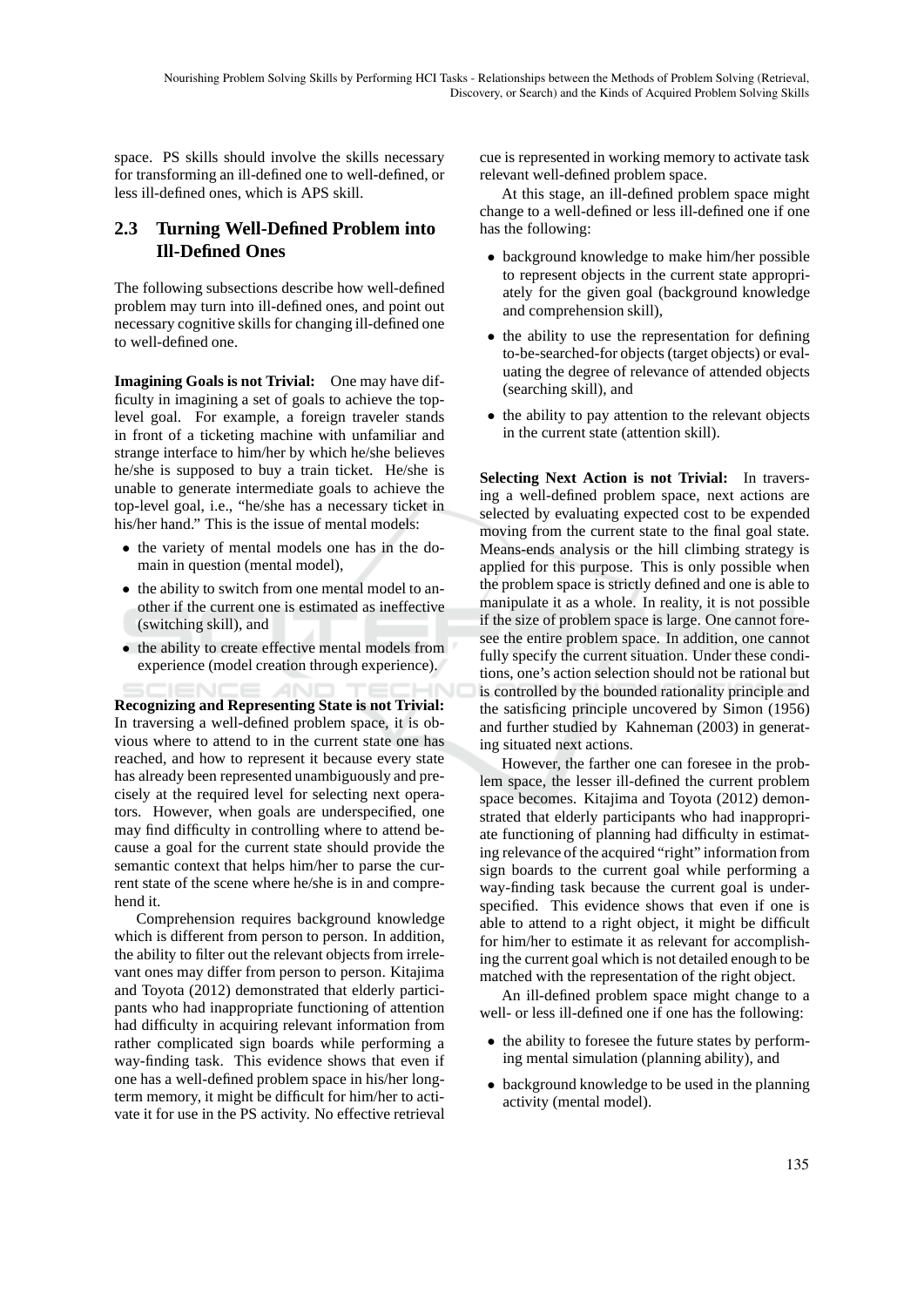

#### HNC **3 A CLOSER LOOK AT SELECTING NEXT ACTION**

This section introduces a cognitive architecture, MHP/RT (Model Human Processor with Realtime Constraints) proposed by Kitajima and Toyota (2013, 2012), that is capable of simulating action selection processes in *any* problem solving situations, which have been described in the previous section phenomenologically. MHP/RT consists of memory and action selection processes, and describes in detail not only how action selections are carried out and which action will be performed but also how the results of action selections are stored in memory (see Kitajima (2016) for a full description of the architecture and its applications).

# **3.1 Cyclic Processes of Action Selection and Memorization**

Action selection and memorization is a cyclic process which works while one lives in the world. As one interacts with the environment, memory is gradually structured as multi-dimensional memory frames (see the bottom part of Figure 1 for a schematic illustration). Constraints on behavioral processing are imposed by conscious and unconscious processes, System 2 and System 1 of Two Minds, respectively, and behavior must be synchronized with the everchanging external and internal environments, which is a form of self-organization. As one grows while carrying out the cyclic processes of action selection and memorization, he/she develops his/her memory and shows distinct behavioral characteristics (Kitajima and Toyota, 2014, 2015).

### **3.2 MHP/RT: Model Human Processor with Realtime Constraints**

Figure 2 illustrates MHP/RT (Kitajima and Toyota, 2012, 2013), which consists of five autonomous subsystems. MHP/RT is an extension of a version of dual processing theories, Two Minds, proposed by Kahneman (2003, 2011). Two Minds consists of unconscious processes, System 1, and conscious processes, System 2. System 1 is a fast feed-forward control process driven by the cerebellum and oriented toward immediate action. In contrast, System 2 is a very slow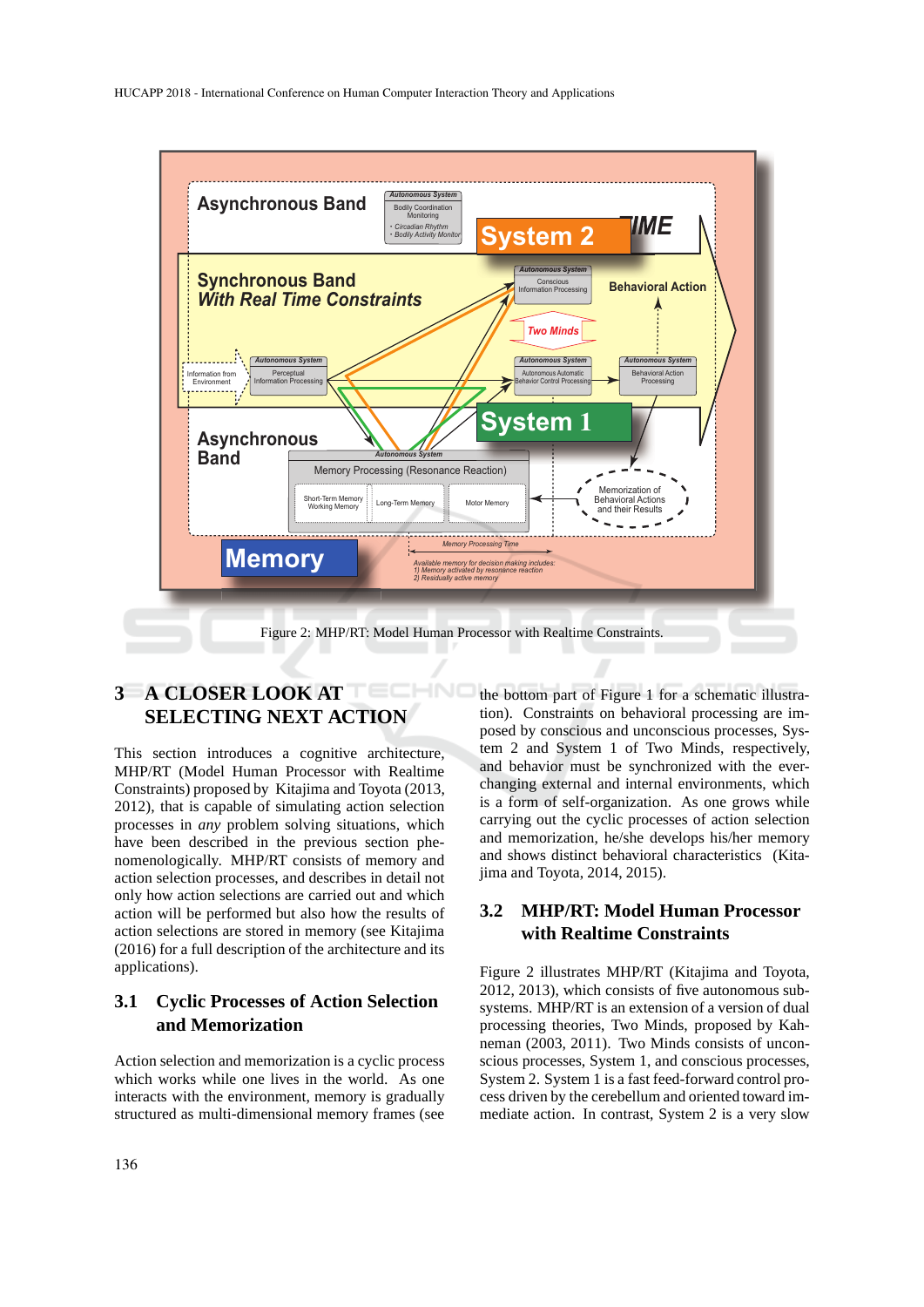feedback control process driven by the cerebrum and oriented toward future action.

MHP/RT focuses on synchronization between System 1 and System 2 in the information flow from the perceptual system from the environment at the left end to the motor system at the right end. Output from the perceptual system is diverted into three paths, one path leads to the conscious process of System 2, the other leads to the unconscious process of System 1, and the last one leads to the memory system. Information in memory activated by the input from the environment is become available to System 1 and 2. System 1 and 2 work in synchronous with each other but the memory process works asynchronously with System 1 and 2. The dotted oval shows the process of memorization of output from the motor process. These interactions between System 1 and 2, and memory are not seriously considered in the original Karhneman's Two Minds. Processes associated with unconscious System 1 are indicated by green lines. And those associated with conscious System 2 are indicated in orange lines.

## **3.3 MHP/RT's Four-Processes: Use and Modification of Memory**

MHP/RT works in one of four different modes when one looks at it from a particular event that occurred at the absolute time *T*. Two are before the event in which MHP/RT uses memory and the other two are after the event in which it modifies memory:

- **System 2 Before Mode:** MHP/RT consciously uses memory before the event for anticipating the future event which takes relatively long time  $(T -$ some amount of time).
- **System 1 Before Mode:** MHP/RT unconsciously uses memory just before the event, say 100 milli seconds before the event for automatic preparation for the future event  $(T$ a few hundreds mill seconds).
- **System 1 After Mode:** MHP/RT unconsciously tunes the current network connections related to the past event for better performance for the same event in the future  $(T +$ a few hundreds mill seconds).
- **System 2 After Mode:** MHP/RT consciously reflects on the past event resulting in structural changes in memory  $(T +$ some amount of time).

# **4 PROBLEM SOLVING ACTIVITIES VIEWED FROM MHP/RT**

This section discusses how PS activities are described from the viewpoint of MHP/RT's action selection processes and memory processes. There are three methods for deriving a solution for a problem with which a person is facing; retrieval, inference, and exploration. In the following subsections, each method is elaborated by combining the description in Section 2 and Section 3.

#### **4.1 Solving a Problem by Retrieval**

**Solving a well-defined problem:** Given a problem statement, irrespective of whether it is generated internally or provided externally, a person represents both the goal state to achieve and the initial state that he/she is in unambiguously and precisely enough to retrieve the description of the action sequences that should intervene the both ends of the states *from his/her memory*. Therefore, this problem is considered as a well-defined problem.

For solving the problem, he/she is required to just carry out the retrieved sequence of actions. This practice should strengthen the retrieved memory trace that connects the representation of the initial state and the goal state. System 2 Before Mode is used when retrieving the sequences of actions, and System 1 Before Mode is used to actually solve the problem. System 1 or 2 After Mode strengthen the memory that has used in the activity. In this way, he/she actually learns from the PS practice to strengthen the memory traces of successful performance.

**Problem solved** *without* **problem solving activities:** Given a problem statement, a person uses *external memory* to retrieve solutions. The description of the problem statement is used literally as it is, and he/she expects to reach any "solutions" that someone has already created for the problem. Since the solution is external, he/she is required to follow consciously the sequences of actions as the solution specifies. In other words, the problem is solved by borrowing the others' thinking processes, and he/she just perceives the state of the problem and moves eyeballs and hands as the description of what to do in the perceived situation.

He/she could use System 1 After Mode for tuning neural networks to just finished activities or deliberate reflection in System 2 After Mode. Only when he/she does them, he/she can learn from the practice, otherwise he/she just memorizes the episode, "the problem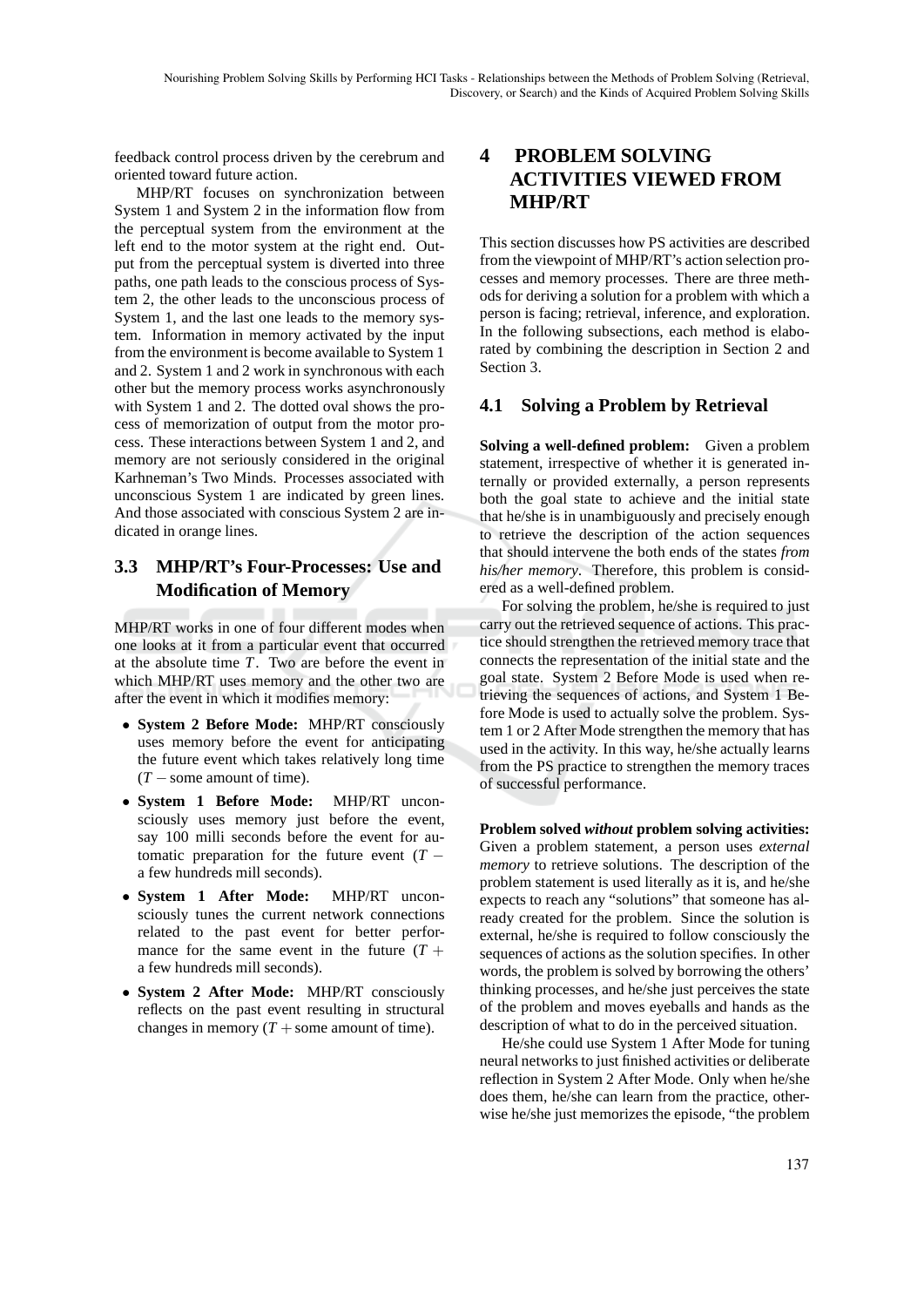was given, and successfully solved by retrieving solutions from the Web." The link between the problem and the solution may or may not be established. The problem may not be solved by using his/her memory when encountered it again in the future. Learning is very limited compared with the former case.

#### **4.2 Solving a Problem by Inference**

Given a problem statement, irrespective of whether it is generated internally or provided externally, one represents both the goal state and the initial state that he/she is in unambiguously and precisely enough to retrieve the inference rules, i.e., procedural knowledge, to carry out the necessary state transitions. This is the way of problem solving modeled as production systems like ACT-R (Anderson, 2007; Anderson and Lebiere, 1998) or Soar (Newell, 1990; Laird et al., 1987).

In this case, it is assumed that a person has procedural memory, which connects *perceptual* multidimensional memory frame with *behavior* multidimensional memory frame with the help of *relation* multi-dimensional memory frame, which are associated with perceptual, System 1, and System 2 processes, respectively. The inference rules are successively applied to transform the current state to the next until the goal state is achieved. System 2 Before Mode is used for planning and System 1 Before Mode is used to execute individual production rules. System 1 After Mode is used to strengthen the successfully applied production rules in behavior multidimensional memory frame and declarative memory in relation multi-dimensional memory frame. System 2 After Mode might be used to create a new set of production rules that are expected to function more efficiently for the kinds of situations defined by the just solved problem. Ultimately, the person will have the ability to carry out the same task more and more efficiently, very fast without error; it is said that he/she has acquired routine expertise for the kinds of tasks executable by applying well-learned procedural knowledge (Holyoak, 1991).

The states that appear while solving the problem are represented unambiguously and precisely enough to retrieve production rules from procedural memory (behavior multi-dimensional memory frame), and factual knowledge from declarative memory (relation multi-dimensional memory frame), triggered by perceptual multi-dimensional memory frame that is activated by external perceptual stimuli. *Therefore, the performance of PS activity would depend on the contents of memory and the functioning of perceptual sensors.* These should be influenced by the kinds of experiences one has had from his/her birth. This is obviously affected by the culture and the circumstances one is in in everyday life while one grows up. This suggests the external environment should be of crucial importance for nourishing this kind of PS skill.

#### **4.3 Solving a Problem by Exploration**

Given a problem statement, a person can only represent both the goal state and the initial state vaguely, and therefore it is not possible for him/her to retrieve anything directly relevant to solve the problem. This is the case where he/she is faced with an ill-defined problem as described in Section 2. He/she needs to create effective retrieval cues to find any action that should move the current state to another along the unknown successful path to the goal, whose representation should become less vague as one proceeds. This is equivalent to make the initial vague representation of the goal clearer; to convert the ill-defined problem to a less ill-defined or hopefully a well-defined one.

The notion of resonance is relevant for this to happen. Memory system in MHP/RT is regarded as an autonomous system, which means that memory should not be a passive database system to return data on request from the action selection process. The MHP/RT's memory system receives input from the autonomous perceptual system and resonates with the other autonomous systems, i.e., conscious system (System 2 of Two Minds) and unconscious system (System 1 of Two Minds) to make available the currently activated portion of memory. The mechanism of resonance is used to make available any relevant portion of behavior multi-dimensional memory frame to the action selection process of MHP/RT. System 2 Before Mode and System 1 Before Mode use this resonance mechanism to select plan and next action.

The selected action may succeed or fail, or result in uncertain outcome to fall into an impasse.The processes are totally exploratory but the memory traces of the executed actions will be created with the flag of success/failure. The memory trace with successful performance will be strengthened because it is associated with rewards. Ultimately, the person will have the ability to handle the same situation flexibly with less ineffective search; it is said that he/she has acquired adaptive expertise (Holyoak, 1991) for the kinds of ill-defined tasks with a variety of welldeveloped behavior and motion multi-dimensional memory frames available through resonance with perceptual multi-dimensional memory frame.

Development of flexible and rich memory is necessary for acquiring adaptive expertise through a variety of experience with reality (not virtual). It is of